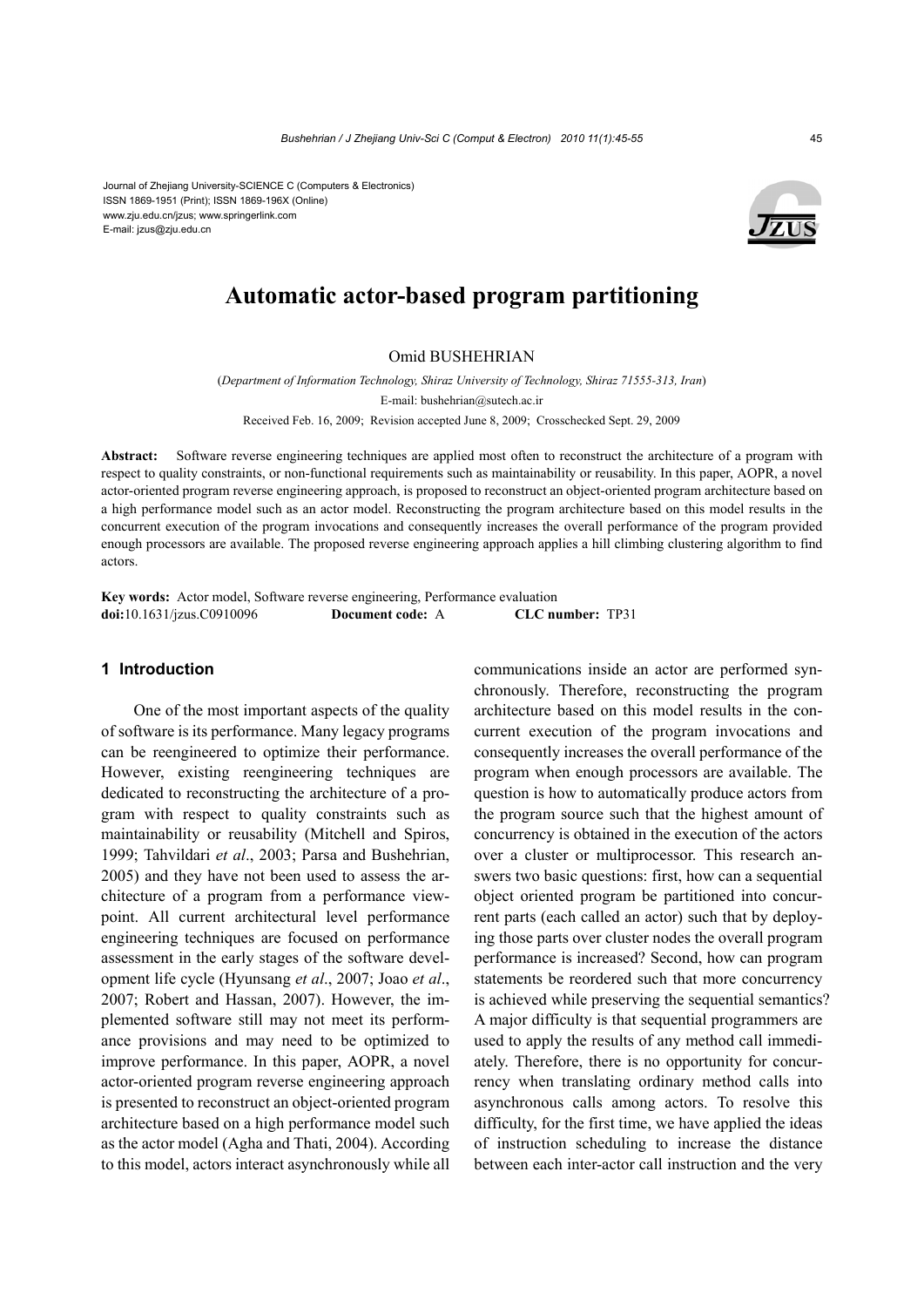first instructions applying the call results (Maani and Parsa, 2007). Our algorithm attempts to insert as many instructions as possible between an asynchronous remote invocation and its first data-dependent statement, considering the data dependencies between the statements. In addition to instruction scheduling, suitable partitioning of a program can result in higher concurrency. The objective of most partitioning techniques used in reverse engineering of distributed programs has been to minimize the communication cost and enhance performance in terms of speedup (Gourhant *et al*., 1992; Deb *et al*., 2006). However, as shown in this paper, in addition to minimizing the communication cost, the amount of concurrency in execution of the actors needs to be considered as an objective of the partitioning. To this end, in this paper, a new performance evaluation function is presented which is used to evaluate each partitioning of the program classes. The partitioning, *p*, that minimizes this function is selected and each partition in  $p$  is assumed as an actor.

The main contribution of this paper to the existing literature is two-fold. First, it provides a new performance evaluation function, extracted automatically from a program call flow graph, to evaluate the performance of any partitioning of the program. This function is applied as the objective function in a hill climbing partitioning algorithm to find a nearoptimal partitioning of the program from the performance viewpoint. Second, it presents a new optimization technique that uses instruction reordering to enhance the concurrency in the execution of asynchronous method calls among actors by increasing the distance between each call instruction and the very first instruction applying the call results.

# **2 Related studies**

Current research in software performance engineering (SPE) is dedicated to estimating the performance of software in the early stages of the development process because of the need for quality of service (QoS). To achieve this goal, several studies have been carried out to transform software architectural models into analyzable formal models. Examples include deriving queuing network models from unified modeling language (UML) diagrams (Hyunsang *et al*., 2007) or translating some of the UML diagrams to Perti Nets (Joao *et al*., 2007; Robert and Hassan, 2007). Andolfi *et al*. (2000) proposed constructing and analyzing two kinds of performance models: a software execution model and a system execution model. The former represents the software execution behavior and is modeled by execution graphs, and the latter is based on queuing network models, which represent the computer system platform, including hardware and software components. The software and system execution models are applied to assess the performance of the intended software architecture. Some related research has also been carried out in the area of performance optimization of existing programs. In a mixed dynamic and programmer-driven approach to optimize the performance of large-scale object-oriented distributed systems, Gourhant *et al*. (1992) proposed an objectpartitioning method dynamically invoked at runtime to collocate objects that communicate often. Here, the partitioning criterion is to gather in the same partition objects that communicate often. In a distribution strategy for program objects, Deb *et al*. (2006) presented an object graph construction algorithm and a partitioning policy for program objects based on object types. The distribution strategy is to place objects communicating most often in the same machine to minimize network traffic. However, when partitioning a program, in addition to minimizing the communication cost, the amount of concurrency in the execution of the distributed partitions needs to be maximized.

Most studies of the automatic partitioning of object-oriented programs are dedicated to developing a programming model and a partitioning or parallelizing compiler. SCOOP (Sobral and Proenca, 1999) is a parallel programming model based on objectoriented paradigm. The SCOOP methodology allows the programmer to specify the number of slaves and masters (parallel objects) and a number of parallel tasks (method invocations). The SCOOP runtime system packs some of the masters and slaves and aggregates method invocations to reduce the impact of the overhead caused by excess parallelism and communication. Mentat (Grimshaw, 1993) uses a partitioning compiler and a runtime support in conjunction with the object-oriented paradigm to produce an easy-to-use high-performance system that facilitates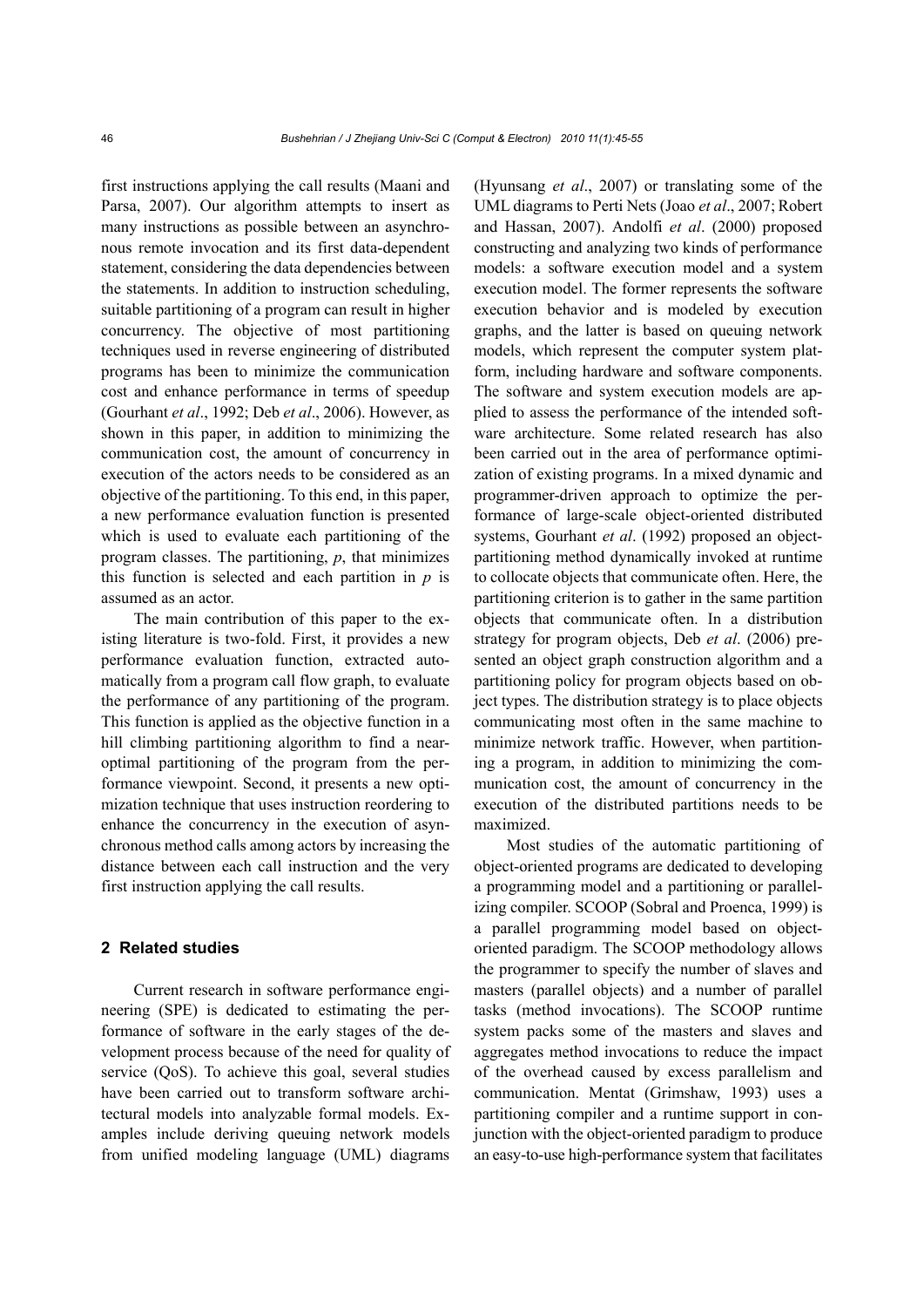hierarchies of parallelism. Mentat accomplishes these objectives through two primary components, Mentat programming language and the underlying runtime system. JavaParty (Philippsen and Zenger, 1997) is a minimal extension to Java that facilitates distributed programming for cluster computers. A source code transformation automatically generates a distributed Java program based on remote method invocation (RMI). Orca (Bal and Kaashoek, 1993) is a language for parallel programming of distributed systems based on the shared data-object model. All these models perform program partitioning by introducing new keywords into the programming languages (such as Java). Then, the programmer specifies the partitioning he/she thinks is best using these keywords. In contrast, AOPR determines the best partitioning by applying a heuristic search algorithm.

#### **3 Static analysis of the program**

As described earlier, all actors interact through asynchronous calls while all local invocations within an actor are synchronous. There are several difficulties when transforming a program into a set of communication actors. First, the synchronization point for each method call within the program needs to be determined. The synchronization point of a method call is the very first data-dependent statement to that call. Second, the optimal partitioning of the program needs to be determined. Third, the inter-actor method calls need to be transformed into asynchronous calls. These problems are addressed in the following sections.

#### **3.1 Synchronization points**

The synchronization point for an asynchronous call is defined as the point in the program where the first data-dependent instruction on the call statement appears. To determine the first statement which is data-dependent on a call statement, we have applied the data access summaries approach (Chan and Abdelrahman, 2004). In this approach, for each method *m*, symbolic access paths are defined. Symbolic access paths for a method represent access to three types of objects: global objects (which may be used by static calls), objects which are formal parameters of *m*, and the object 'this' within the method. The symbolic

access paths of a method are applied to generate the data access summary for the method. The data access summary for a method *m* is a set of pairs  $(\$n, \lt{type}>)$ where the anchor \$*n* denotes the *n*th formal parameter of *m*, <type> indicates the type of access, which may be 'read' or 'write', and \$0 stands for the object 'this'. For instance, consider the following class declaration:

> class *A* {int *a*; Public void *m*(*B*, *b*, int *t*) {*a*=*b.*get(); *b.*set(*t*);}}

In the above example, the method *m* writes to the member variable *a*. This is represented by the pair (\$0, write) in the data access summary for the method *m*. Before the access type for the first formal parameter, *b*, can be determined, it is necessary to work out the data access summary for the method set() of the class *B*. For instance, if the data access summary for the method set() includes the pair (\$0, write), then the statement  $b.\text{set}(t)$  writes to the object  $b$ . This is represented by the pair (\$1, write) in the data access summary for the method *m*. After the data access summary for each method within a program is formed, it is easy to find the synchronization point for each method call because the data access summary for each invoked method indicates whether the parameters passed to the method are written by it. The synchronization point for a method call, *I*, is the very first position within the caller where any value written to by *I* is used. For example, consider the following piece of code:

a.m(b1, t1); //access summaries for m:  $$0, write)$ ,  $$1, write)$ if (condition) {

```
b1.n(); //Synchronization point of a.m(b1, t1) 
…}
```
…

According to the access summaries for *m*, the invocation *a.m*(*b*1, *t*1) writes to *a* and *b*1. The first statement which uses *a* or b1 is the synchronization point for the method call *a.m*(*b*1, *t*1). Obviously, data access summaries for any static method call do not include the pair (\$0, <type>).

Moreover, a method call *Ii* may write to a global resource such as a static variable or an external file. The data access summaries for *Ii* can be extended to include some pairs (global object name,  $\langle$ type $\rangle$ ) to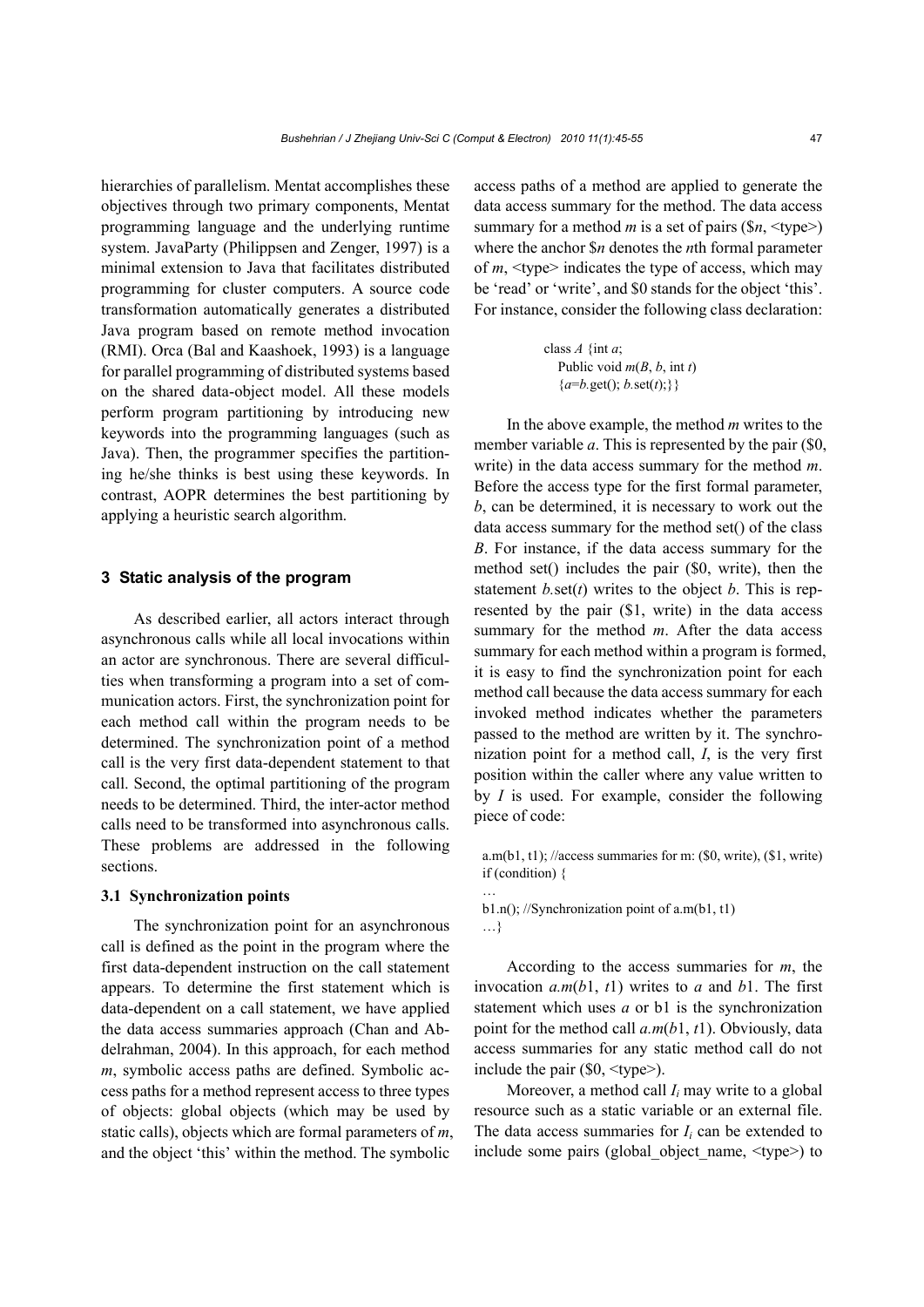address these kinds of dependencies. These additional pairs are used to determine the data-dependent statements on  $I_i$  and its synchronization point.

# **3.2 Transformation of local into asynchronous invocations**

After determining the partitioning of a program, all inter-actor invocations are transformed into asynchronous calls. To translate an ordinary method call  $a.m(p1, p2, ..., pn)$ , in an actor  $A_i$ , into a corresponding asynchronous call, two approaches have been implemented in AOPR. In the first approach, the method call is transformed into a remote asynchronous method call supported by JavaSymphony middleware (Fahringer and Jugravu, 2002). This approach is used when actors are deployed over a cluster for execution and can be applied to every method call including static method calls. Another approach is to replace a method call with a statement that invokes that call inside a separate kernel level thread. To do this, a 'launcher' class is generated automatically for each method call that is detected as an inter-actor call. This is performed for both object and static method calls. For example, consider the inter-actor method calls  $a.m(p1, p2)$  and  $A.n(p1, p2)$ , in which *a* is an object reference of type *A*, and p1 and p2 are object references of types P1 and P2 respectively, and *n* is a static method inside class *A*. The first call statement is replaced with the following statements:

> Semaphore sem1=new Semaphore(0); l1=new launcher1 $(a, p1, p2, sem1)$ ; l1*.*start();

In the above code, launcher1 is the launcher class corresponding to method call *a.m*(p1, p2). This class extends Java thread and starts this method call in the context of a separated thread. sem1 is a semaphore object which enables the parent thread to wait for results of the method call *a.m*(p1, p2) at its synchronization point. The constructor of the launcher class corresponding to the static method call *A.n*(p1, p2), accepts three parameters:

> Semaphore sem2=new Semaphore(0);  $l2$ =new launcher1(p1, p2, sem2); l2*.*start();

If a global object is accessed by more than one

thread, for instance, by means of a static accessor method, that accessor method is declared to be synchronized.

# **4 AOPR: actor-oriented program reverse engineering**

The actor model unifies the notion of objects with concurrency (Agha and Thati, 2004). Each actor operates asynchronously with other actors by sending asynchronous messages. In this paper, AOPR is applied to transform an object-oriented program into a set of actors communicating by means of asynchronous method calls. Since some of the blocking invocations among objects in the program are transformed into asynchronous calls among actors, the overall performance of the program may be increased. The idea is to partition the program classes and consider each partition as an actor. Therefore, each actor, which is a partition of the program classes, contains one or more classes communicating synchronously (intra calls), while invocations to the objects outside this actor (inter calls) must be transformed to asynchronous calls. There are different ways to partition program classes to form actors. However, we should search for the partitioning with the highest possible concurrency resulting from asynchronous calls. To achieve this, the amount of concurrency corresponding to each partitioning of the program classes needs to be estimated. Therefore, in this paper a function for estimating the amount of concurrency among the extracted actors is proposed. This function is then used by a heuristic hill climbing search algorithm to evaluate each possible partitioning in the search space and to find the partitioning of the program classes with the highest amount of concurrency. Since the problem of partitioning is an NP-complete problem, heuristic search algorithms such as hill climbing are usually used to find the near-optimal solution. The main steps in AOPR can be summarized as follows:

1. Extract a call graph from the program source code.

2. Extract the performance evaluation function (PEF) by analyzing the program source code.

3. Search for a partitioned call graph that minimizes the amount of PEF. This is achieved by using a heuristic search algorithm such as hill climbing that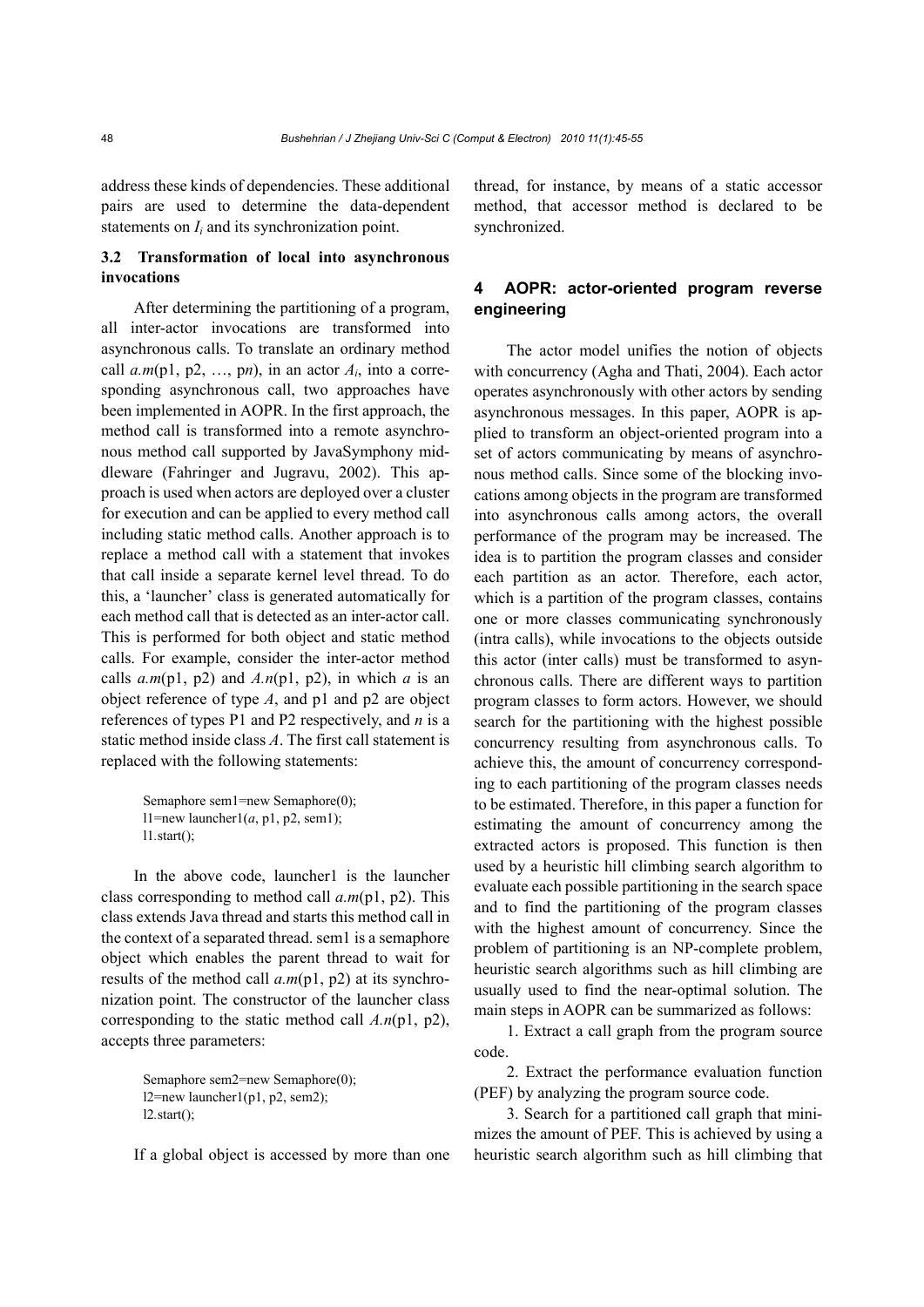uses PEF as its objective function. These steps are depicted in Fig. 1.



**Fig. 1 AOPR steps: the PEF function evaluates each possible partitioning** *p* **of the program and finds the partitioning with the best performance** 

#### **4.1 Call graph partitioning**

The first step in AOPR, is analyzing the program to extract its call graph. The call graph is a model of program source code representing the classes and invocations among them. For each pair of classes such as  $(A, B)$  in the program call graph, it should be determined whether *A* and *B* share the same partition or should be placed in different partitions. This decision is made by the partitioning algorithm. This algorithm evaluates each possible partitioning of the program call graph using a PEF. Eventually, the partitioning which minimizes this function is selected. Searching among all possible partitioning of a call graph is an NP-complete problem. Therefore in this paper a hill climbing algorithm is applied to find the near-optimal solution using PEF as its search objective function. The partitioning selected by the hill climbing algorithm represents the internal structure and external communications of extracted actors. All the classes inside an actor communicate via synchronous method calls while all the invocations among classes belonging to different actors are transformed into asynchronous calls.

#### **4.2 Hill climbing objective function**

The PEF is built automatically while traversing a program call flow graph. A call flow graph represents the flow of method calls among program classes. In this graph, nodes represent method bodies and edges represent invocation among methods. The PEF is built by considering the estimated execution time of all instructions within the program code, including the invocations. Because the type of invocation (synchronous or asynchronous) affects the overall execution time of the program and is not determined until the program is partitioned, the PEF is built as a general function including both invocation types for each method call. The hill climbing search algorithm then applies the PEF when evaluating the performance for each partitioning of the program call graph and selects the partitioning which minimizes the PEF. For instance, consider a method invocation  $I_1$  that performs another invocation  $I_2$  during its execution. The estimated execution time of  $I_1$ , denoted by  $T_{I_1}$ , for both the synchronous and asynchronous types of  $I_2$ , is shown by

$$
\begin{cases}\nT_{I1}^{\text{in}} = T_0 + T_{I2}, \nT_{I1}^{\text{out}} = T_0 + s + S_2,\n\end{cases}
$$
\n(1)

$$
S_2 = \max(T_{12} + 2O - d_2, 0). \tag{2}
$$

In the above equations,  $T_{I1}$  and  $T_{I2}$  are the estimated execution time of  $I_1$  and  $I_2$  respectively.  $T_{I_1}^{in}$ denotes the estimated execution time of  $I_1$  when  $I_2$  is an invocation to an object inside the current partition (the caller and called objects share the same partition), and therefore  $I_2$  is performed synchronously.  $T_{I1}^{\text{out}}$ denotes the estimated execution time of  $I_1$  when  $I_2$  is an invocation to an object outside the current partition (the caller and called objects reside in different partitions) and therefore  $I_2$  is performed asynchronously. Assuming that the target of the invocation  $I_1$  is method  $m$ ,  $T_0$  is the total execution time of all the instructions excluding  $I_2$  within  $m$ . When an invocation such as  $I_2$  is performed asynchronously, the caller should wait for the results of  $I_2$  at some synchronization point during its execution. In Eq.  $(2)$ ,  $S_2$  denotes the amount of required time at the synchronization point of  $I_2$  to receive the results of method call  $I_2$ . Parameter *O* in Eq. (2) denotes the incurred communication overhead between the caller and the receiver when  $I_2$  is performed asynchronously. Parameter *s* denotes the amount of time required for initiating the asynchronous call.

Eqs. (1) and (2) can be combined as a single equation as follows: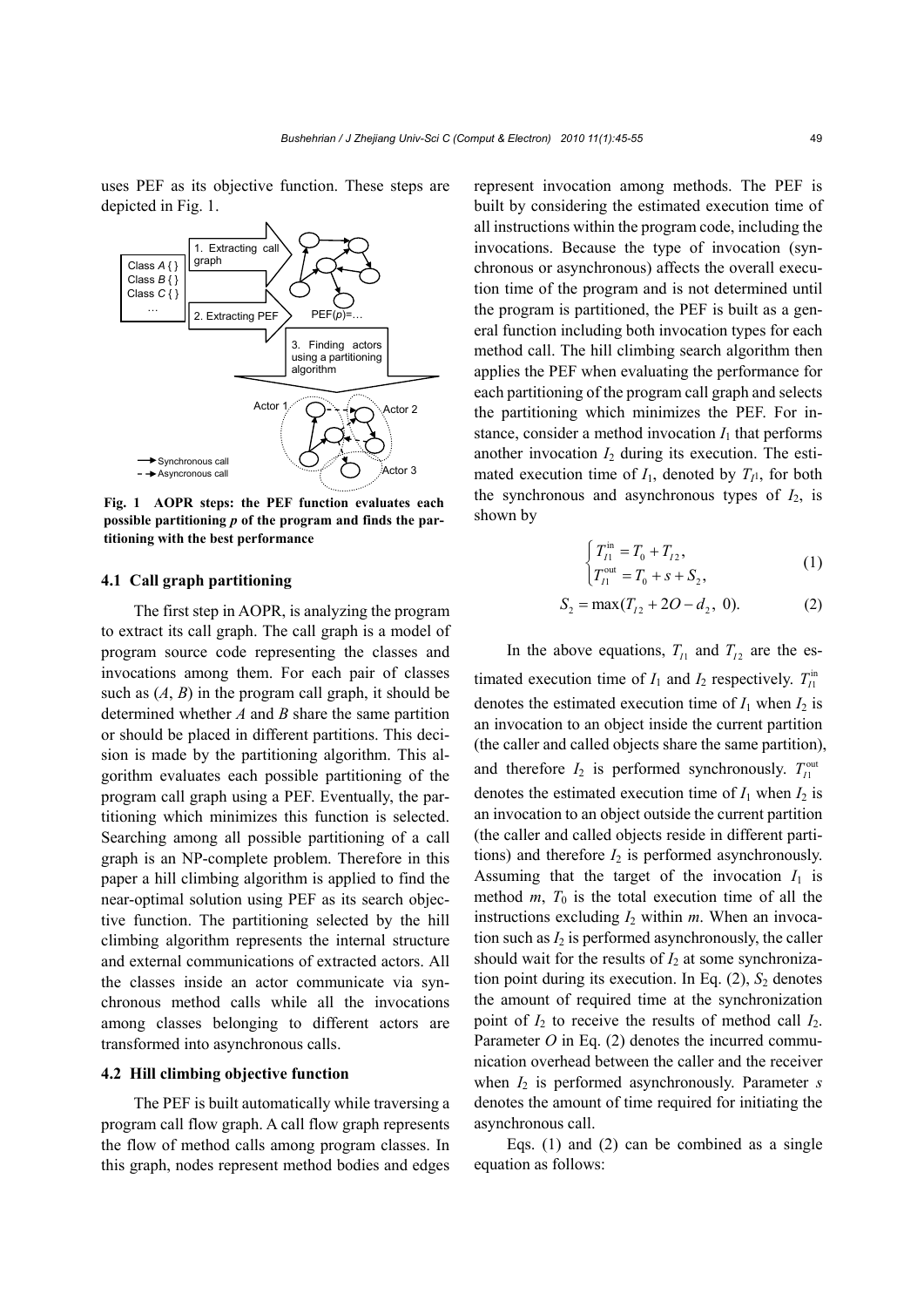$$
\begin{cases}\nT_{I1} = T_0 + a_1 T_{I2} + (1 - a_1)(s + S_2), \\
S_2 = \max(T_{I1} + 2O - d_2, 0).\n\end{cases}
$$
\n(3)

In Eq.  $(3)$ ,  $a_1$  is a Boolean variable whose value is either 0 or 1 depending on whether  $I_2$  is invoked asynchronously or synchronously. There may be several invocations, *Ii*, within method *m* and each invocation itself may include other invocations. Depending on the partitioning *p* of the program call graph, each invocation can be either synchronous or asynchronous. Therefore, Eq. (3) for estimating the execution time of  $I_1$  can be generalized as follows:

$$
T_{I}(p) = T_{0} + \sum a_{i} T_{I_{i}}(p) + \sum (1 - a_{i})(s + S_{i}), \quad (4)
$$

$$
S_i = \max((T_{I_i}(p) + 2O_i) - d_i, 0). \tag{5}
$$

In the above equation, *Si* denotes the time elapsed to wait for the results of the invocation *Ii*, *di* denotes the estimated execution time of the program statements located between each call statement, *Ii*, and the first locations where the results of the call are required (the synchronization point of  $I_i$ ),  $O_i$  denotes the communication overhead for sending the parameters and receiving the return values of *Ii*. The values of the parameters  $a_i$  in Eq. (4) are determined considering the partitioning *p*. If within partitioning *p*,  $I_i$  is an invocation between objects sharing the same partition, the value of  $a_i$  is set to 1; otherwise,  $a_i$  will be 0. Finally,  $T_I(p)$  denotes the estimated execution time of invocation *I* considering the partitioning *p*, and  $T_{Ii}(p)$  is the estimated execution time for invocation *Ii* called inside *I*.

The  $PEF(p)$  function that returns the estimated execution time for partitioning *p* of a program is built by applying Eqs. (4) and (5) recursively starting from the main() method. Assuming that the program call flow graph is cycle-free,  $PEF(p)$  can always be computed recursively. However, there may be cycles in the call flow graph, resulting from direct or indirect recursive calls. Assuming that  $I_i$  is an invocation to a method in the cycle (and itself is not in the cycle) and the estimated number of recursions is  $n_i$  then the  $PEF<sub>Ii</sub>(p)$  should be multiplied by  $n<sub>i</sub>$  and the back edge of the recursion should be removed from the call flow graph. In this case, Eq. (4) will be modified as

PEF<sub>I</sub>(p) = T<sub>0</sub> + 
$$
\sum a_i n_i m_i
$$
PEF<sub>II</sub>(p) +  $\sum$  (1- $a_i$ )k<sub>i</sub>(s + S<sub>i</sub>). (6)

An invocation  $I_i$  or a synchronization point  $S_i$ may be located within a loop statement. Therefore, to consider the impact of loop iterations on the time estimation, coefficients *mi* and *ki* have been added to Eq. (6).

The time estimation in AOPR is pessimistic. It means that the elapsed time between an invocation *Ii* and its (first) synchronization point  $S_i$ , which is denoted by  $d_i$ , is calculated for the shortest possible path in the program between  $I_i$  and  $S_i$ . The reason is obvious: to decide whether *Ii* should be asynchronous, AOPR should simply compare *di* with the estimated time of  $I_i$  plus the amount of overhead for an asynchronous invocation (Eqs.  $(1)$ – $(6)$ ). Therefore, if we overestimate  $d_i$ , the method call  $I_i$  may be detected wrongly as an inter-actor call by the partitioning algorithm, badly affecting overall performance. Therefore, for if-else statements the branch with the shorter estimated execution time is considered as

| $I_i$                                                  |
|--------------------------------------------------------|
| If $(condition)$                                       |
| //estimated execution time of this part is $d_1$       |
|                                                        |
| Else {//estimated execution part of this part is $d_2$ |
|                                                        |
| $S_i$                                                  |
|                                                        |

In the above code,  $d_f = min(d_1, d_2)$ . Fig. 2a shows an example of a program code. The code includes three invocations, *b.*m1(), *c.*m2() and *d.*m3() which, depending on the partitioning, may be either asynchronous or synchronous. The PEF(*p*) for this program starting from the main() method is as follows:

$$
PEF(p) = a_1PEF_{I1}(p) + a_2PEF_{I2}(p) + (1 - a_2)(s + S_2) + T_1
$$
  
+ (1 - a\_1)(s + S\_1) + T\_2,  
PEF<sub>I1</sub>(p) = T\_3,  

$$
PEF_{I2}(p) = a_3PEF_{I3}(p) + (1 - a_3)(s + S_3),
$$

$$
PEFI3(p) = T_4,
$$

$$
S_1 = max((PEFI1(p) + 2O_1) - (a_2PEFI2(p) + (1 - a_2)(s + S_2) + T_1), 0),
$$

$$
S_2 = max((PEFI2(p) + 2O_2) - 0, 0) = PEFI2(p) + 2O_2,
$$

$$
S_3 = max((PEFI3(p) + 2O_3) - 0, 0) = PEFI3(p) + 2O_3.
$$

The values of PEF for two different partitionings of the program are presented in Fig. 2b and 2c.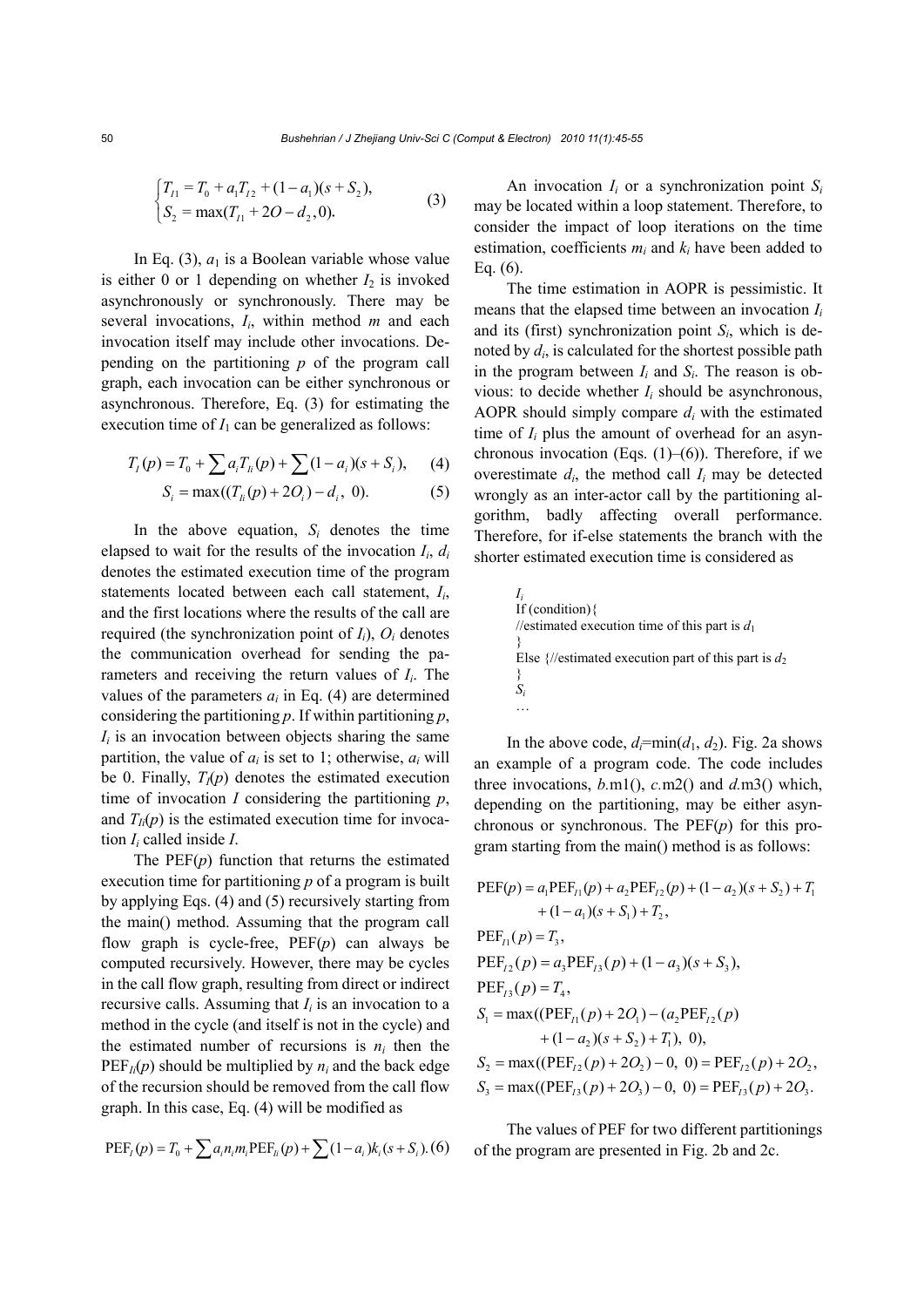| Class $A\{$                          | Class $B\{$                         |  |
|--------------------------------------|-------------------------------------|--|
| public static void main (string []   | .                                   |  |
| $arg)$ {                             | public int $m1()$ {                 |  |
| int $r1$ , $r2$ ;                    | //some computations: $T_3$          |  |
| B b=new $B()$ ; C c=new $C()$ ;      | }} //Class                          |  |
| $r1 = b.m1()$ ;<br>//11              | Class $C$ {                         |  |
| $r2 = c.m2()$ ;<br>1/12              | public int m2() {                   |  |
| if $(r2 == -1)$ {}<br>I/S2           | D $d=new D()$ ;                     |  |
| //some computations: T1              | $r3 = d.m3()$ ;<br>III <sub>3</sub> |  |
| If $(r1 > r2)$ {}<br>$\frac{\pi}{3}$ | $print(r3)$ ;                       |  |
| //some computations: T2              | }} //Class                          |  |
| }} //Class                           | Class $D$ {                         |  |
|                                      | public int $m3()$ {                 |  |
|                                      | //some computations: $T_4$          |  |
|                                      | }} //Class                          |  |





**Fig. 2 A program code and two partitionings of this program** 

(a) An example of a program code; (b)  $p_1$ . Asynchronous:  $I_1$ .  $a_1=0$ ,  $a_2=1$ ,  $a_3=1$ ,  $PEF(p_1)=3T+max(O-T, 0)$ ; (c)  $p_2$ . Asynchronous:  $I_2$ ,  $I_3$ .  $a_1=1$ ,  $a_2=0$ ,  $a_3=0$ . PEF( $p_2$ )=4T+2*O*. It is assumed that  $T_1 = T_2 = T_3 = T$  and  $2O_1 = 2O_2 = 2O_3 = 0$ 

As discussed earlier, each partitioning of a program results in a set of actors communicating via asynchronous calls. Obviously, from a performance perspective, the best partitioning  $p_{\text{optimal}}$  is the one that minimizes the PEF function. A graph partitioning algorithm is used to search for the optimal partitioning. The PEF function generated for the program is then used as the partitioning objective function. Hill Climbing algorithms are widely used to solve graph partitioning problems (Mitchell, 2002). Therefore, the PEF function can be used as the objective function of the Hill Climbing partitioning algorithm which should be minimized. The Hill Climbing partitioning algorithm is discussed in the subsequent sections.

# **4.3 Automatic generation of PEF functions**

The PEF function is built while traversing the program call flow graph. A call flow graph represents the flow of method calls among the program classes. Each node within this graph represents a method body and each edge corresponds to an invocation among methods. In the case of polymorphic calls, the caller is

connected to all possible receivers. A pseudo code describing the algorithm for generating the PEF function is shown as follows:

# **Algorithm 1** GeneratePEF

Input: A Java program code. Output: PEF function. **Begin**  Build the program call flow graph (CFG); Estimate/Input the number of iterations, *n*, of cycles in the CFG; Annotate all the edges within the cycle with *n*; Remove the cycle back-edge; **For each** node with no outgoing edges in the CFG Tag the node as READY; **While** there is a node, *N*, within the CFG, which is tagged READY do Let *m* be the corresponding method name within the program; Estimate the execution time,  $t<sub>d</sub>$ , of *m* instructions; Set  $PEF_N$ =toString( $t_d$ ); **For each** invocation *Ii* in *m* do Let cycles*i* be the label of the CFG edge corresponding to *Ii*; Locate the very first position  $S_i$  where the call results are required: Let Iter<sub>*i*</sub> be the number of loop iterations enclosing  $I_i$ ; Let  $PEF<sub>li</sub>$  be the PEF function for target node of invocation  $I<sub>i</sub>$ in CFG; Let coef<sub>*i*</sub> be toString(Iter<sub>*i*</sub>)+'\*'+toString(cycles<sub>*i*</sub>); Set  $PEF_N = PEF_N + '+'+codeF+Goef_i + '*a_i*'+PEF_i;$ **End For**  For each synchronization point  $S_i$  in *m* do Set  $d$ =execution time of instructions between  $I_i$  and  $S_i$ ; Set *di*=toString(*t*); **For each**  $I_k$  between  $I_i$  and  $S_i$  do  $d_i = d_i + f' + 2\operatorname{def}_k + f' * a_k * f' + \operatorname{PEF}_{lk}$ ; **For each**  $S_k$  between  $I_i$  and  $S_i$  do *di*=*di*+SynchronizationTime*k*; Set  $T_{\text{S}}$ *i*='max('+PEF<sub>*Ii*</sub>+'2 $T_{\text{c}}$ -'+*d<sub>i</sub>*+', 0)'; Let Iter<sub>*i*</sub> be the number of loop iterations enclosing  $S_i$ ; Let SynchronizationTime<sub>i</sub> be iter<sub>*i*</sub>+ $*(1-a_i)*+T_{Si}$ ; Set PEF<sub>N</sub>=PEF<sub>N</sub>+'+'+SynchronizationTime<sub>i</sub>; **End For**  Set a node as READY provided that the PEF function for all of its children has already been generated; **End While End Algorithm**

# **5 Potential degree of parallelism**

In the preceding sections, AOPR was described. The main idea was to search for the partitioning of program classes which results in the highest amount of concurrency among actors. Obviously, concurrency is achieved by performing some of the method invocations among actors asynchronously. However, converting an ordinary method call into an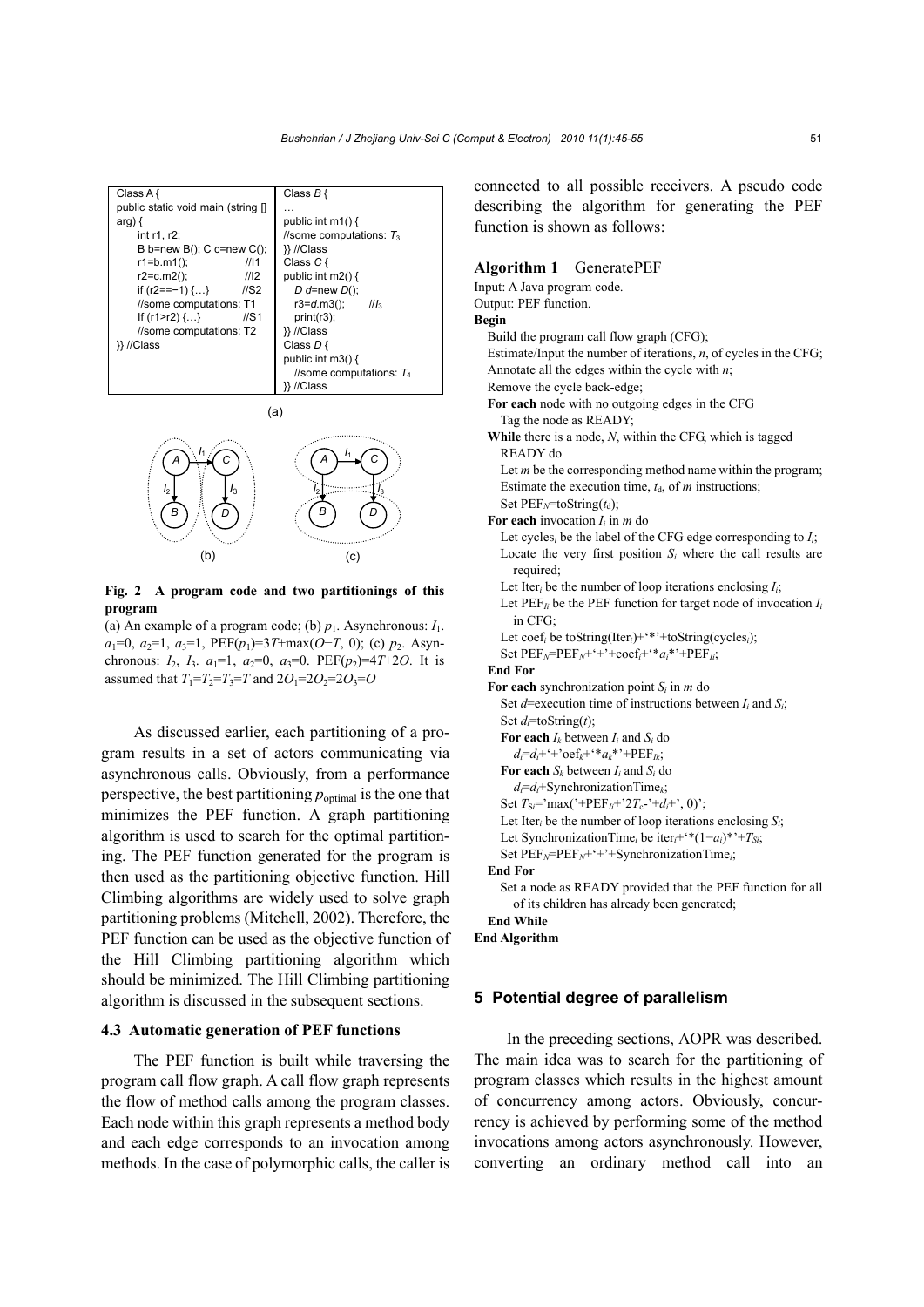**Begin** 

asynchronous one poses two kinds of overheads on the execution: initiation and communication. Initiation is denoted by *s* and communication by *O* in Eqs. (4) and (5). Therefore, from a performance perspective, converting an ordinary call *Ii* (between two actors) into an asynchronous call is beneficial only when the sum of execution times of program instructions located between  $I_i$  and its synchronization point  $S_i$ , denoted by  $d_i$  in Eq. (5), is greater than  $s+O$ . Obviously, the larger the amount of *di*, the more concurrency between the caller and the receiver is obtained.

However, a major difficulty is that programmers usually use the results of any method call  $I_i$  immediately (when  $d_i=0$ ). Therefore there will be no opportunity for concurrency when transforming method calls into asynchronous calls. To resolve this difficulty, we have applied the ideas of 'statement reordering' to enhance the potential degree of parallelism of a program by increasing the amount of *di* for each invocation. The algorithm attempts to insert as many statements as possible between an invocation and its first data-dependent statement, considering the data dependencies between the statements. Obviously, the reordering should be performed such that the original semantic of the program is preserved. To do this during the statement reordering, the data and control dependency among statements must not be violated. Data and control dependency among program statements are represented by an acyclic graph called a Task Graph (Zima and Chapman, 1991). The statement reordering is performed such that the dependencies represented by the program task graph are not violated. The statement reordering technique is applied on the program source code before performing the AOPR steps.

#### **5.1 Statement reordering**

The statement reordering algorithm is presented as a method to enhance the potential degree of parallelism of a program. In this algorithm, program statements are classified as follows:

Call, a method invocation;

Use, statement which is data dependent on a Call; Common, an ordinary statement which is neither a Call nor a Use.

The algorithm comprises two main steps. First, the program statements are moved from the original code to the reordered code gradually. In this step, Call statements are moved to the reordered code first and Use statements are moved as late as possible (Algorithm 2). Second, the reordered code resulting from the first step is further optimized by reducing the time elapsed to wait for the results of Call statements. This is achieved by inserting as many statements as possible between each Call and its corresponding Use.

| <b>Algorithm 2</b> Statement reordering algorithm                                   |
|-------------------------------------------------------------------------------------|
| Algorithm Reorder (Task-Graph: DAG) OUT:                                            |
| Reordered-Code: List                                                                |
| <b>Begin</b>                                                                        |
| If there is no Call in Task-Graph which is not moved                                |
| While there is a Common-statement in Task-Graph                                     |
| which is not moved                                                                  |
| Select a Common-statement whose predecessors<br>ın                                  |
| Task-Graph are already moved;                                                       |
| Append this statement to Reordered-Code;                                            |
| Label this instruction as moved;                                                    |
| End While                                                                           |
| While there is a Use in Task-Graph which is not moved;                              |
| Select a Use whose predecessors in Task-Graph are al-<br>ready moved;               |
| Append this instruction to Reordered-Code;                                          |
| Label this instruction as moved;                                                    |
| End While                                                                           |
| Else                                                                                |
| Find a Call C with the longest execution time in Task-<br>Graph which is not moved; |
| Let New-Task-Graph be a Sub-graph of Task-Graph, in-                                |
| cluding Predecessors of C;                                                          |
| Reorder (New-Task-Graph);                                                           |
| Append C to Reordered-Code;                                                         |
| Label C as moved;                                                                   |
| Reorder (Task-Graph);                                                               |
| End If                                                                              |
| End                                                                                 |

 $E$ 

In the first step, Call statements of longer execution time are moved to the reordered code first because the longer the execution time of a Call, the more statements should be inserted between that Call and the corresponding Use. Obviously, before a statement is moved into the reordered code, all of its parent statements in the program task graph should be moved into the reordered code. In the second step, the reordered code resulting from the first step is further optimized. To achieve this, the time required to wait for the results of Call statements is minimized. This is achieved by pushing down Use statements with positive wait time until their wait time reaches zero. Here, Use statements with longer wait time are selected and pushed down first.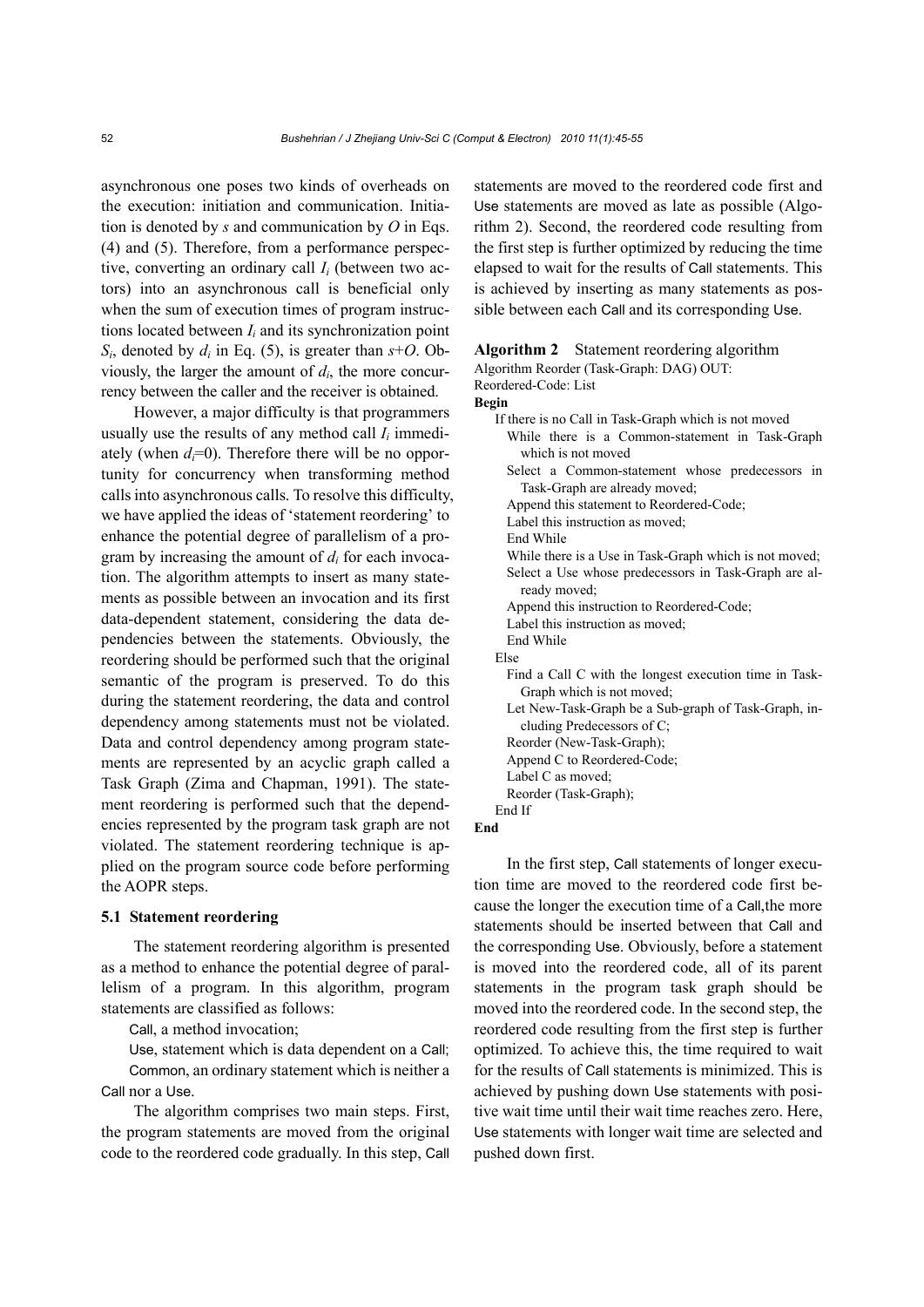#### **6 Implementation**

We have developed a support tool that implements the AOPR steps. Within this environment, a Java source code analyzer implemented using the software composition system (COMPOST) (http:// www.info.uni-karlsruhe.de/~compost/CurrentCOMP OST/index.html) library, analyzes the program source to extract the call graph and call flow graph and build the PEF function. To build the PEF function for a program, first the number of clock cycles for each statement in the program is determined, according to the Java optimized processor (JOP) microinstruction definition (Schoeberl, 2006), and saved in an extensible markup language (XML) document. JOP is an implementation of Java virtual machine in hardware. Our tool also inputs the loop bounds in the program as they are needed during the PEF generation. The generated XML document is applied by a statement reordering engine to maximize the distances between each call statement and its very first data-dependent statement. The reordered program and the XML document are input to a separate module to produce the PEF function. The resultant PEF function is applied as an objective function of a hill climbing partitioning algorithm to find a near-optimal partitioning for the program. The partitioning algorithm uses PEF as an arithmetic function. AOPR applies the algorithm presented in this paper to generate the function from the program call flow graph. The programmer then copies and pastes the generated PEF in the source of the hill climbing partitioning algorithm and recompiles it. For brevity, some implementation details have not been included here. For example, PEF is first generated as a function but to make this function more (re)useable by partitioning algorithms, the generated function is enclosed in a fabricated class.

We have used the Bunch hill climbing algorithm (Mitchell and Spiros, 1999; Mitchell, 2002) to partition the call graph. Here, each partitioning of the call graph is represented by a partitioning string. The *i*th place in string *p* holds the partition number of the *i*th node in the call graph. For instance, consider a call graph with 6 nodes (Fig. 3). Since the number of partitions in every possible partitioning of this call graph cannot exceed 6, each possible partitioning of this call graph is represented by a string of six numbers, each in the range of 1–6. Fig. 3 shows a sample

partitioning of this call graph and the corresponding string. The hill climbing algorithm starts with a population of randomly generated strings  $P = \{p_1,$  $p_2, \ldots, p_k$ . For each string  $p_i$  in the population, the algorithm finds a neighbor partitioning  $n_k$  of  $p_i$  such that  $PEF(n_k)$  is less than  $PEF(p_i)$ . Each neighbor partitioning of a partitioning  $p_i$  is obtained by replacing one of the partition numbers in  $p_i$  with another partition number. In Fig. 3, three neighbors for the partitioning string 1, 1, 2, 2, 1, 3 are depicted. The algorithm then replaces  $n_k$  with  $p_i$  in *P* and iterates with new *P*. The algorithm stops iterating when no more replacement is possible. Afterwards, the partitioning *r* in *P* whose PEF(*r*) is minimum is selected.



**Fig. 3 A partitioning of a call graph, the corresponding string and three neighbor partitions** 

## **7 Evaluation results**

A practical evaluation of the AOPR approach to optimize the performance of object-oriented programs is presented in this section. We used two Java case studies: travel sales person (TSP) and consolidated clustering (CC). The first case study evaluated the impact of applying the proposed approach on a TSP program containing 18 classes and 129 method calls. This program finds near-optimal Hamiltonian circuit in a graph, using minimum spanning trees.

The second case study measured the amount of speedup achieved by converting a program called 'consolidated clustering' (Mitchell, 2002) into a set of actors. Consolidated clustering is a graph clustering application written in Java. This program comprises 16 classes and 23 method calls. In this program, a graph is clustered several times using heuristic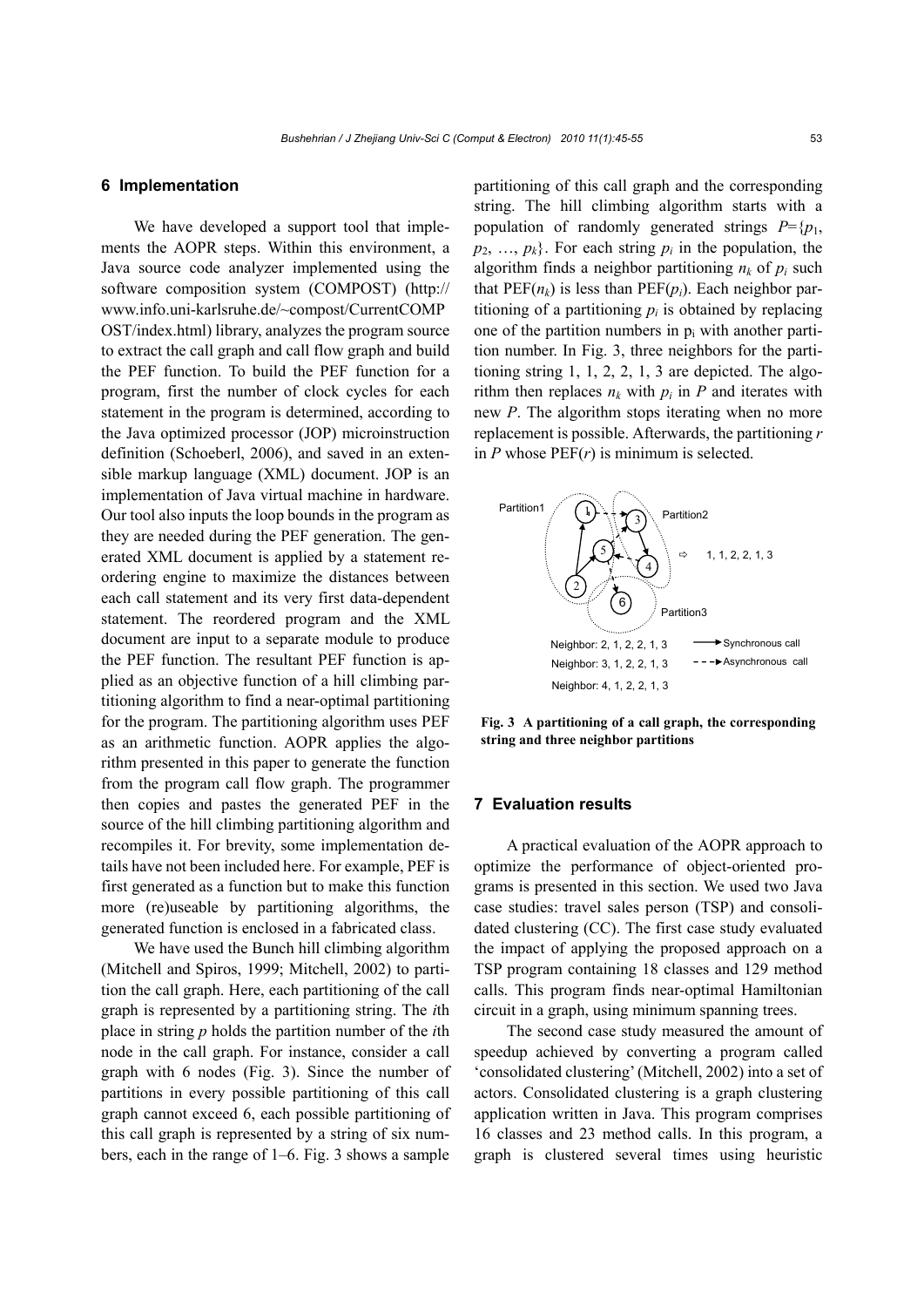clustering algorithms. The results of each clustering are stored in a database for further use. This program consolidates the clustering results to obtain a clustering with a specific confidence threshold. The program is relatively slow, because it applies heuristic algorithms for clustering. The case studies were partitioned using the AOPR approach to find actors. Two different test beds were chosen to run the actors. The first test bed (TB1) was a cluster with 4 singleprocessor Pentium computers running JavaSymphoney (Fahringer and Jugravu, 2002) as the cluster middleware. The second test bed (TB2) was a multiprocessor computer with four Pentium 2.4 GHz processors. In TB1, asynchronous invocations among actors were implemented by means of asynchronous method calls among cluster nodes supported by JavaSymphoney and in TB2 they were implemented using Java threads. The parameter passing mechanism in TB1 was implemented using the copy-restore technique. Before applying AOPR to the case studies to find actors, the values for two parameters  $O_i$  and  $s$ in function PEF (described in Eqs. (4) and (5)) were measured in the two test beds. As described earlier, *Oi* denotes the amount of communication overhead for passing parameters and receiving results in an asynchronous invocation and *s* denotes the required time for initiating an asynchronous invocation. The amount of communication cost over the Pentium cluster, associated with our underlying communication middleware, JavaSymphony, was measured as less than 100 ms. To estimate the communication cost  $O_i$  in terms of JOP clock cycles, the number of clock cycles of a sample program was divided by the measured execution time of that program. According to this estimation, the communication cost was nearly  $10<sup>7</sup>$  clock cycles. The amount of communication cost in TB2 was negligible and was set to 0. The measured amounts of parameter *s* in both test beds were almost the same and were estimated at  $10<sup>4</sup>$  clock cycles. The results of applying AOPR to these two case studies are summarized in Table 1.

**Table 1 Results of applying AOPR to two case studies**

| Case       | Number of<br>actors |     | Number of<br>asynchronous calls |                 |
|------------|---------------------|-----|---------------------------------|-----------------|
|            | TR1                 | TR2 | TR1                             | TR <sub>2</sub> |
| <b>TSP</b> |                     |     |                                 | 12              |
| CC         |                     |     |                                 |                 |

The measured speedups resulting from executing TSP and CC actors on TB1 and TB2 are shown in Fig. 4. The actors were produced using three methods: (1) applying PEF function, (2) applying MCMC function, and (3) applying a trivial method. MCMC denotes the traditional reverse engineering criterion: minimized coupling and maximized cohesion among modules. In the trivial method, all the objects were assumed actors and all the invocations in the program were transformed into asynchronous calls.



**Fig. 4 Results of speedup measurement for (a) travel sales person (TSP) and (b) consolidated clustering (CC)**

#### **8 Discussion**

The speedups were generally higher in TB2 (Fig. 4) as the amount of communication overhead in TB2 was negligible compared with that in TB1. The results show that the MCMC criterion is not beneficial when performance improvement is the main objective of the reverse engineering, because MCMC ignores the amount of possible concurrency when evaluating a partitioning of a program. MCMC attempts only to gather the most communicating classes in a same actor. Assume there are two classes *A* and *B*, which communicate by a large number of invocations. Applying the MCMC criterion, these two classes will be assigned to a same module. MCMC neglects the **Example 10**<br> **Example 10**<br> **EXECUTE:** THE THE TRISP CONCTRE TO THE TRISP CONCTRED 1.16<br> **1.2**<br> **1.2**<br> **1.2**<br> **1.3**<br> **1.4**<br> **1.9**<br> **1.9**<br> **1.9**<br> **1.9**<br> **1.9**<br> **1.9**<br> **1.9**<br> **1.9**<br> **1.9**<br> **1.9**<br> **1.9**<br> **1.9**<br> **1.9**<br> **1.9**<br>